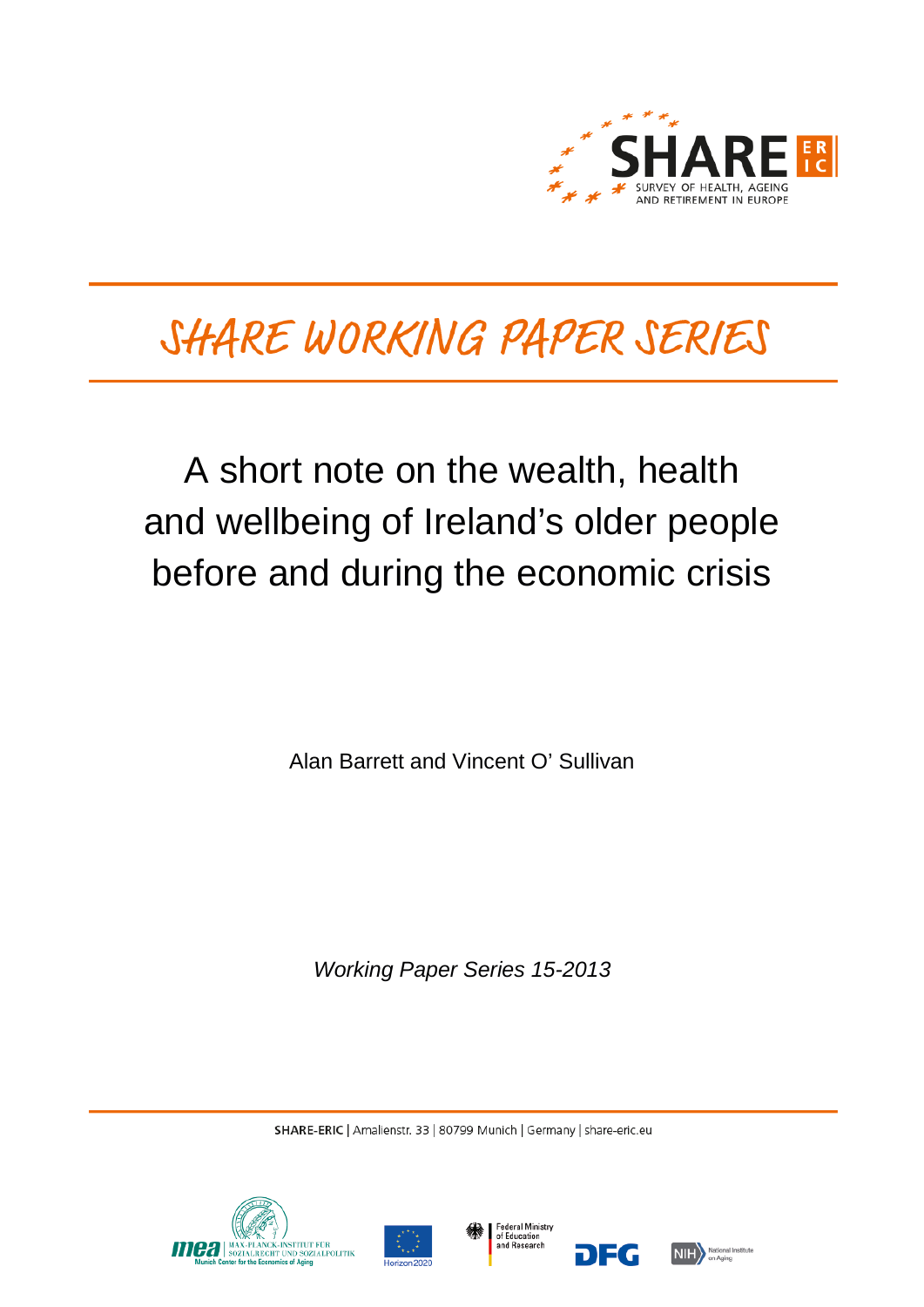# **A short note on the wealth, health and wellbeing of Ireland's older people before and during the economic crisis**

Alan Barrett<sup>a</sup> & Vincent O' Sullivan<sup>b</sup>

<sup>a</sup>ESRI, Dublin, Ireland. <sup>a</sup>ESRI, Dublin, Ireland.<br><sup>b</sup>TILDA, Trinity College Dublin, Ireland<sup>b</sup>

Ireland was amongst the countries most acutely affected by the economic crisis of 2008/9, culminating in the international bailout of the country in 2010. Given the economic collapse, Ireland provides an ideal case-study of the link between wealth collapses and movements in variables such as health and well-being. Using nationally-representative samples of older people collected before and during the crisis, we show that mean net assets fell by 45 percent between 2006/7 and 2012/13. In spite of this massive fall in wealth, measures of health and well-being remained broadly unchanged. However, expectations about future living standards became less optimistic. The results tend to support the findings of other recent studies that recessions do not have widespread negative effects on health and well-being.

#### **JEL Classification:** D31; J14

**Keywords:** Recession; wealth; health; wellbeing

\*Corresponding author. Email: [alan.barrett@esri.ie](mailto:alan.barrett@esri.ie)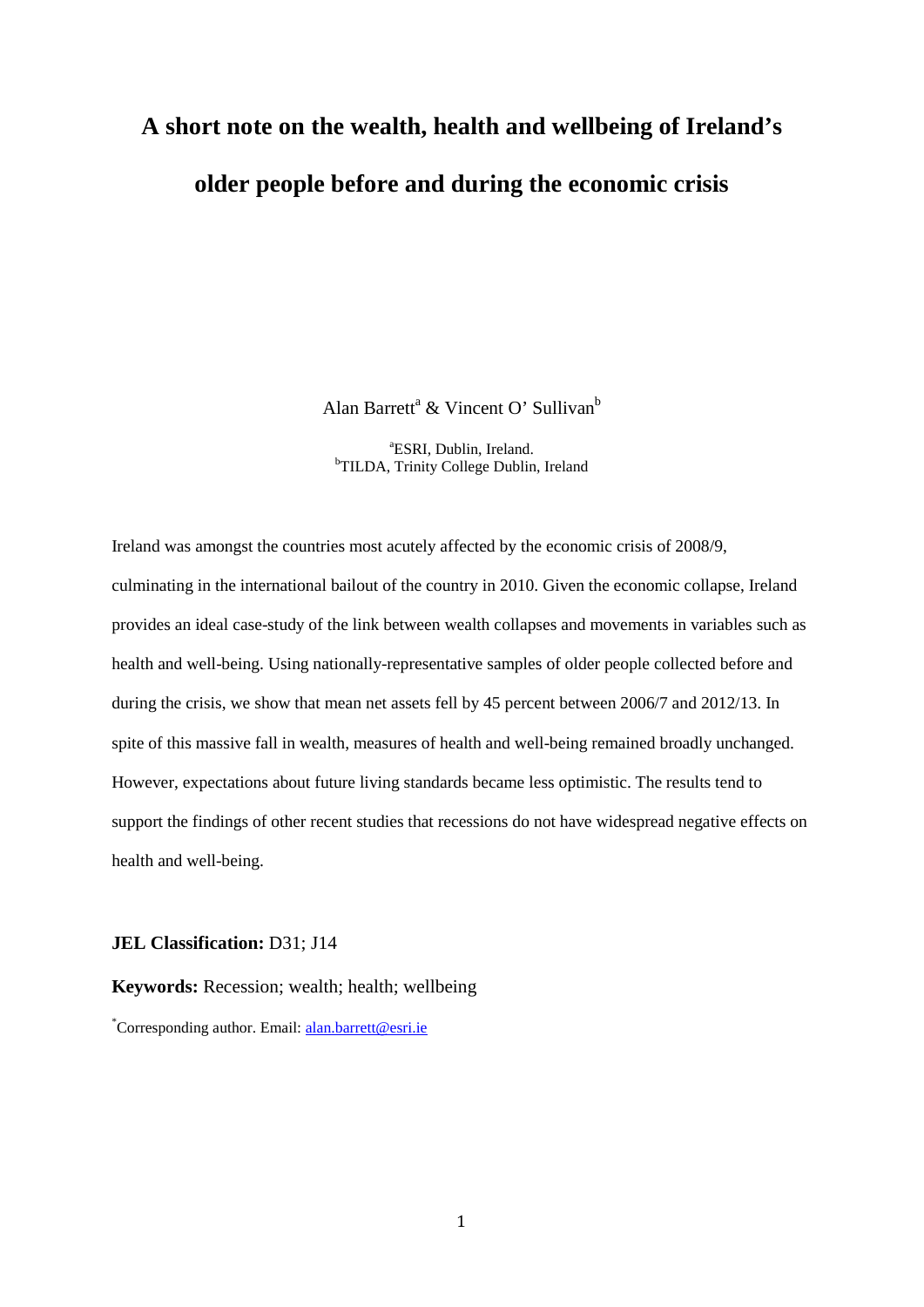### **I. Introduction**

The economic crisis of 2008/9 has led to the regeneration of interest in the question of whether recessions cause declines in health and wellbeing. Perhaps contrary to expectations, previous research found a counter-cyclical relationship between economic prosperity and health (Ruhm 2000). However, there is some emerging evidence that the relationship between macro-economic events and health is loosening (e.g., Tekin et al. 2013, Ruhm 2013). Deaton (2012) also found a very weak relationship between subjective wellbeing and the recession in the USA. However, Bucher-Koenen and Mazzonna (2013) found negative effects of the recent economic crisis in relation to employment levels and self-reported health in several European countries.

As the recession in Ireland was more acute most other countries, we are provided with a particularly interesting situation in which to study the link between recession and health and wellbeing. We find no evidence of declines in wellbeing or health in spite of a massive fall in wealth. Hence, our results are in line with some of the recent studies cited above.

#### **II. Data Description**

Our analysis needed nationally-representative data from before and after 2008/9 which contained information on wealth, health and wellbeing. No single source was available but we were fortunate in being able to draw on two very similar sources from before and during the crisis. We use data from the Irish component of the Survey of Health, Retirement and Ageing in Europe, SHARE, collected in 2006/7, and from two waves of The Irish Longitudinal Study on Ageing, TILDA, collected in 2010/11 and 2012/13.

Both samples are nationally representative of those aged 50 and over and were constructed using the RANSAM system developed by the Economic and Social Research Institute of Ireland (Whelan 1979). Around 1,100 participants were interviewed during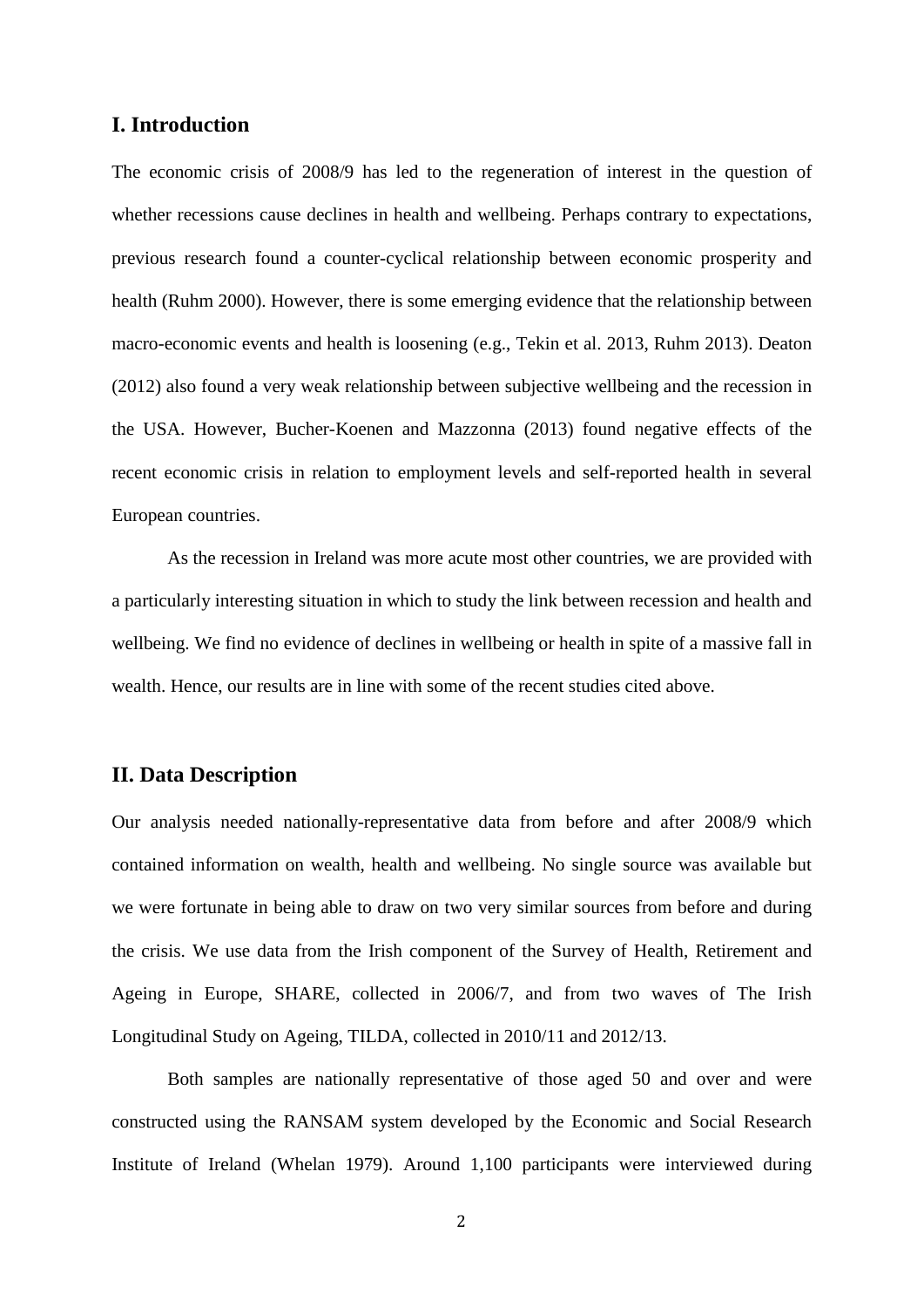2006/2007 for the Irish component of SHARE. A full description of the methodology of SHARE Ireland can be found in Delaney and colleagues (2008). Over 8,500 people participated in the first wave of TILDA between late 2009 and early 2011 and around 7,200 of these respondents were re-interviewed in the second wave between 2012 and early 2013. A detailed description of the design of TILDA can be found in Barrett and colleagues (2011). A specific discussion of the income and wealth data in TILDA can be found in O' Sullivan and colleagues (2013).

Many items from the SHARE questionnaire were incorporated into the design of the TILDA questionnaire. For example, the questions dealing with wealth and income are identical. A descriptive comparison of the differences in variables before and during the crisis follows below. Certain variables, such as alcohol consumption and financial transfers within families, were not measured in both studies in a directly comparable way and are thus not analysed below. TILDA (2010) provides details of the design of TILDA with special emphasis on the comparability of the TILDA survey with SHARE and other studies of ageing.

### **III. Results**

Table 1 shows the proportion of households holding different types of assets and debt in 2006-2007, 2009-2011 and 2012-2013. The proportion owning houses and cars has remained around the same magnitude. However, the proportion with savings on deposit initially fell from 0.75 to 0.66 and then returned to pre-crisis levels. This trend could reflect fears about the stability of the Irish banking system in 2010 and the gradual growth of confidence thereafter. The proportion with financial assets fell from 0.39 before the crisis to 0.27 in the most recent data. The proportion with nonmortgage debt levels has fluctuated but remained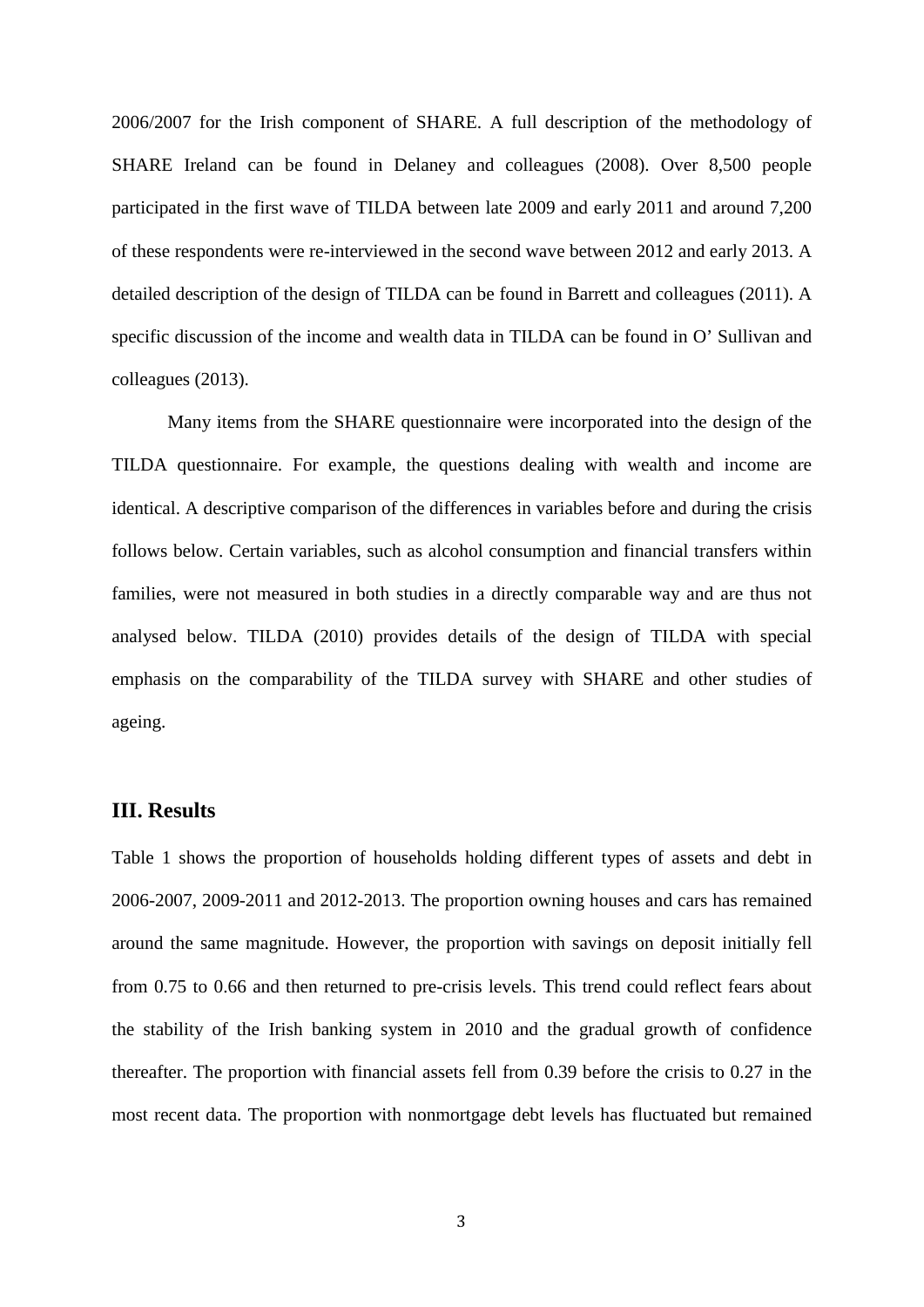between 0.25 and 0.3. The proportion with mortgage debt dropped slightly and remains at 0.13 in the most recent data.

In Table 2 we see that mean net assets fell from  $\mathfrak{E}64,594$  in 2006/7 to  $\mathfrak{E}306,078$  in 2012/3, a fall of 45 percent. The fall is largely accounted for by declines in housing wealth. Housing wealth fell by about 40% from €475,815 in 2006/2007 to €293,562 in 2009/2011 and by a further 24% during the recession. Despite the fall in the proportion of households with savings on deposit, the mean holding of savings doubled from before the crisis and has remained around €48,000 throughout the crisis. Conversely the mean value of financial assets fell from  $\epsilon 42,743$  in 2006/7 to  $\epsilon 21,088$  in 2012/3. Over the same period, the average value of non-owner occupied housing wealth fell from  $\Theta$ 8,953 to  $\Theta$ 1,859.

In Table 3 we show that mean net household income was €82,055 in the SHARE data. However the mean value of net household income, for households with at least one member aged over fifty, from the Irish component of the EU-Survey on Income and Living Conditions (EU-SILC) was  $\bigoplus$  3,130 in 2007. On the other hand, median net household income in the SHARE data was €30,000 which was similar to the EU-SILC median of €30,641. O' Sullivan and colleagues (2013) show that the income data from TILDA Wave 1 were very similar in median and mean to those of EU-SILC from the same period of time.

Therefore, when comparing income from before the crisis to during the crisis we concentrate on median incomes rather than mean incomes as we suspect that outliers are inflating the pre-crisis mean net household income. Median incomes of older households do not appear to have changed throughout the crisis. This is not surprising given that many have sources of income that would not have changed with the crisis in Ireland – e.g. age related social welfare payments, defined benefit pension schemes.

In Table 4, we present summary statistics for variables that relate to quality of life, health, expectations and some other demographic issues. We use the CASP-12 score,

4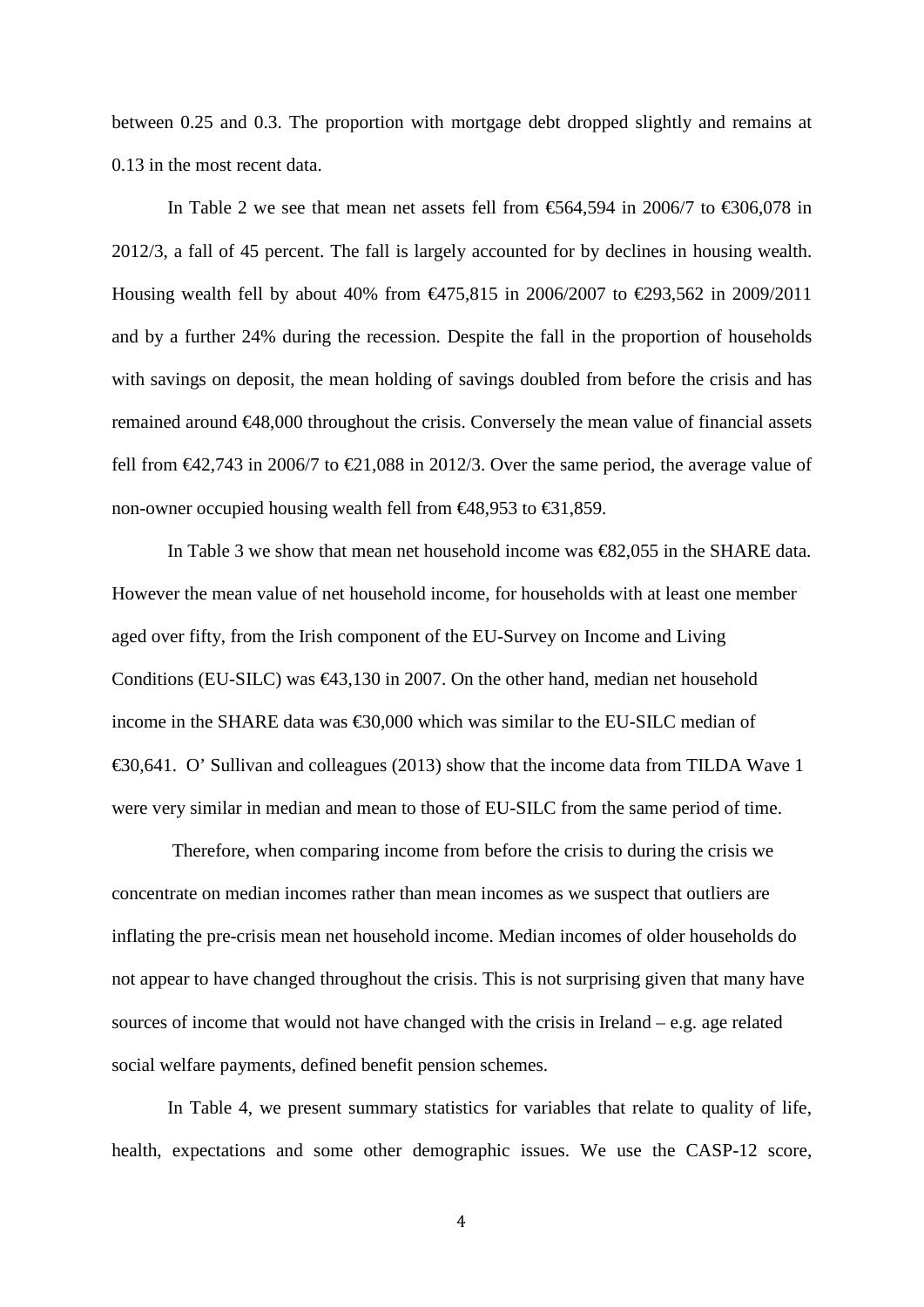developed by Hyde and colleagues (2003) as a way of measuring quality of life among older people across four domains: control, autonomy, self-realisation and pleasure. Respondents are presented with a series of statements and asked whether they agree with them: often, sometimes, not often and never. Responses are scored 0-3 and aggregated (although reverse coding applies for certain questions). Thus the maximum score for CASP-12 is 36. We can see from Table 4 that quality of life, rose slightly over the period of the analysis. However the increase is very small, given that the standard deviation of CASP scores in each year is between 3 and 5 units. In relation to the one item of the CASP scale that explicitly refers to personal finances, since the recession started, respondents are less likely to never feel that lack of money is preventing them in doing the things that they want to do.

As regards self-rated health, there is no clear trend towards improvement or disimprovement. The proportions reporting poor or excellent health have fallen with corresponding increases in the middle ranking categories.

In SHARE and Wave 2 of TILDA, participants were asked: "what are the chances that five years from now your standard of living will be better than today?". The proportion with the most pessimistic view in 2012/2013 is over three times that of 2006/2007. In relation to early retirement, the proportion with strong expectations to retire early at age 62/63 did not change.

We examined a number of other items and while we do find some statistically significant changes in marital status and smoking, the pattern of results does not point to a qualitative deterioration in quality of life. We also find that household size initially increased slightly from before the crisis but has since returned to pre-crisis levels. It does not appear that children are living in their family home for longer or returning to the family home as a result of the economic crisis.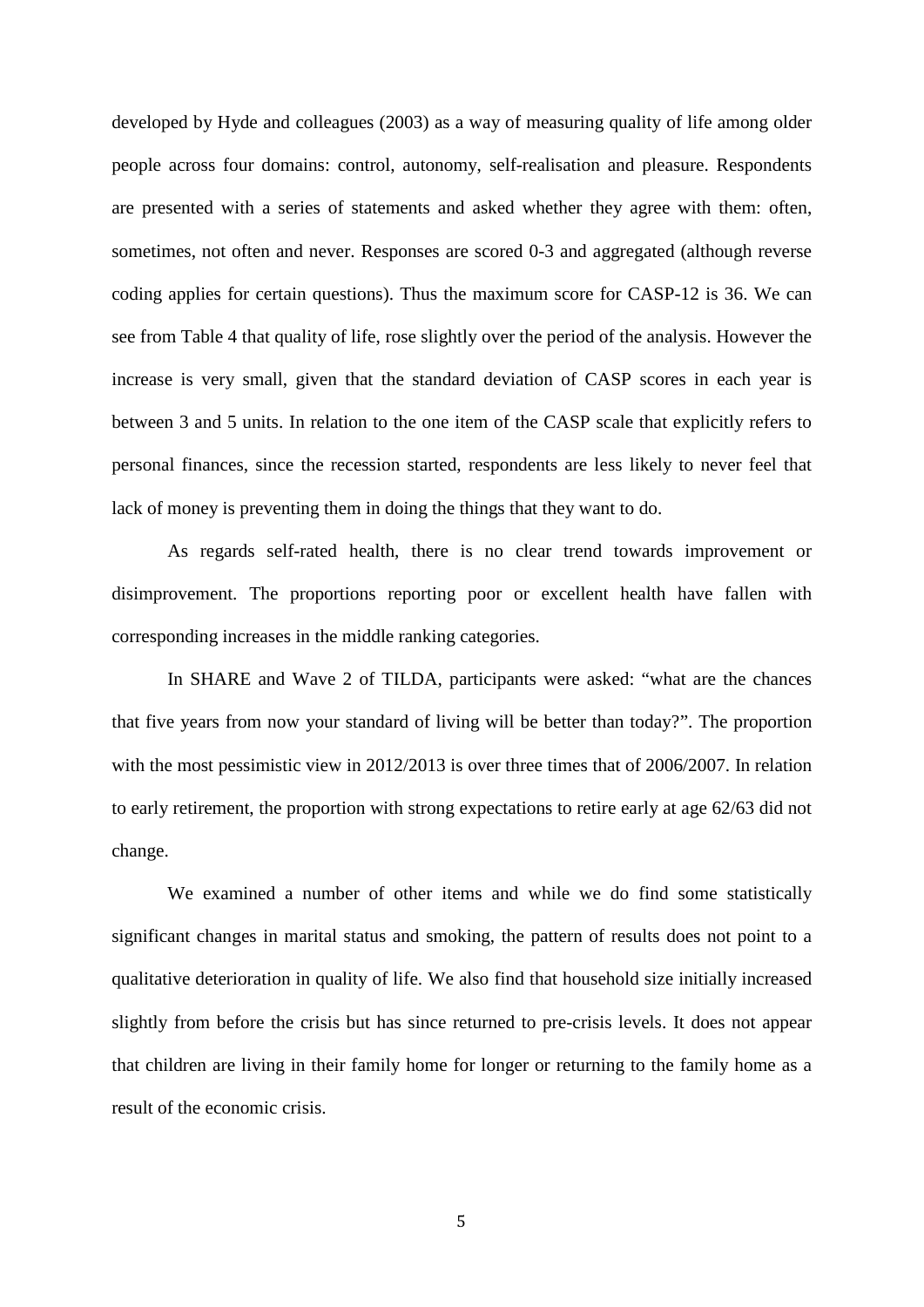#### **IV. Conclusion**

Older Irish people have experienced very large reductions in their wealth as a result of the recent economic collapse. Despite this, average levels of wellbeing and self-reported health do not appear to have declined. These findings provide support to some recent papers which have reported similar findings for the US (Tekin et al. 2013, Ruhm 2013) and Walsh (2011) for Ireland. However our results contrast with Bucher-Koenen and Mazzonna (2013) who found negative effects of unemployment rates on self-reported health using SHARE data for several European countries.

**Acknowledgements** We acknowledge comments from Jim Smith, Kevin Denny, Irene Mosca, Eibhlin Hudson and Anne Nolan. We acknowledge financial support from the NIA (grant R21AG040387). We use data from SHARE release 2.5.0. The SHARE data collection has been primarily funded by the European Commission through the 5th Framework Programme (project QLK6-CT-2001-00360 in the thematic programme Quality of Life), through the 6th Framework Programme (projects SHARE-I3, RII-CT-2006-062193, COMPARE, CIT5- CT-2005-028857, and SHARELIFE, CIT4-CT-2006-028812) and through the 7th Framework Programme (SHARE-PREP, N° 211909, SHARE-LEAP, N° 227822 and SHARE M4,  $N^{\circ}$  261982). Additional funding from the U.S. National Institute on Aging (U01 AG09740-13S2, P01 AG005842, P01 AG08291, P30 AG12815, R21 AG025169, Y1-AG-4553-01, IAG BSR06-11 and OGHA 04-064) and the German Ministry of Education and Research as well as from various national sources is gratefully acknowledged (see www.share-project.org for a full list of funding institutions).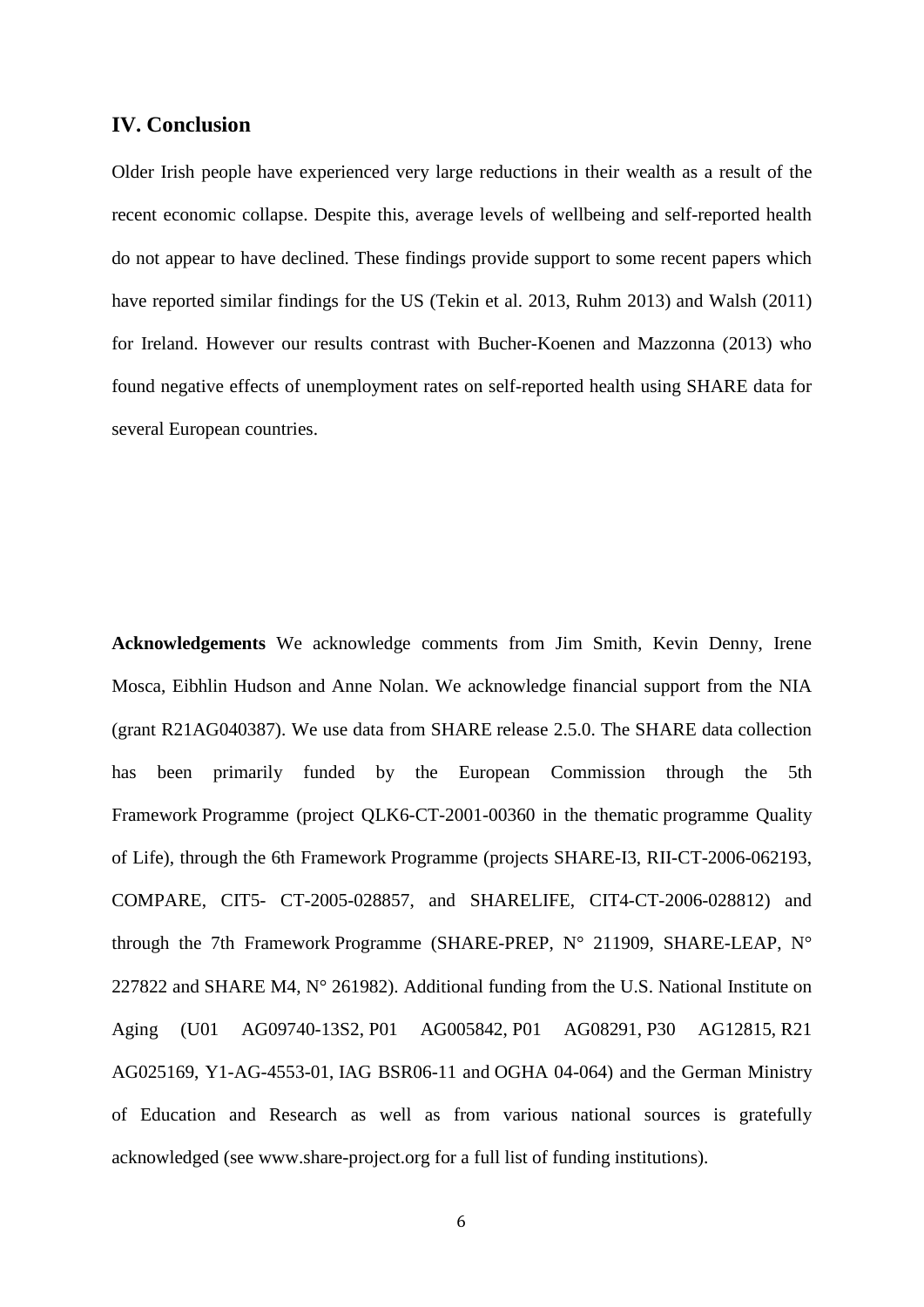## **V. Tables**

|                            | <b>SHARE</b> | <b>TILDA W1</b> | TILDA W2  |
|----------------------------|--------------|-----------------|-----------|
|                            | 2006-2007    | 2009-2011       | 2012-2013 |
| Owner occupied housing     | 0.85         | $0.89***$       | $0.86***$ |
| Savings on deposit         | 0.75         | $0.66***$       | $0.77***$ |
| Financial assets           | 0.39         | $0.32***$       | $0.27***$ |
| Cars                       | 0.77         | $0.81**$        | $0.82**$  |
| Non-owner occupied housing | 0.09         | $0.14***$       | 0.14      |
| Any assets at all          | 0.96         | $0.94**$        | $0.97***$ |
| Debt:                      |              |                 |           |
| Non-mortgage               | 0.25         | $0.28*$         | 0.27      |
| Mortgage                   | 0.16         | 0.14            | $0.13**$  |

Table 1. Proportion with non-zero holdings of asset/debt type

*Notes:* Asterisks indicate significance level of test of difference with immediate earlier period. \*\*\*, \*\* and \*indicate significance at 1%, 5% and 10% levels respectively.

|                            | <b>SHARE</b> | <b>TILDA W1</b> | TILDA W2   |
|----------------------------|--------------|-----------------|------------|
|                            | 2006-2007    | 2009-2011       | 2012-2013  |
| Owner occupied housing     | 475,815      | 293,562***      | 223,875*** |
|                            | (74, 146)    | (8, 447)        | (4,324)    |
| Savings on deposit         | 21,271       | 48,025***       | 48,130     |
|                            | (2,310)      | (2,944)         | (2,738)    |
| Financial assets           | 42,743       | 27,649***       | 21,088***  |
|                            | (5,919)      | (2,177)         | (1,672)    |
| Cars                       | 6,523        | 5,969           | $6,412***$ |
|                            | (404)        | (145)           | (150)      |
| Non-owner occupied housing | 48,953       | 45,617          | 31,859***  |
|                            | (10, 882)    | (3,699)         | (2,314)    |
| Gross assets               | 595,305      | 420,821***      | 331,364*** |
|                            | (76, 844)    | (11,510)        | (7,113)    |
| Mortgage debt              | 14,964       | 15,328          | 14,817     |
|                            | (3,994)      | (2,398)         | (1,534)    |
| Non-mortgage debt          | 15,748       | $11,264**$      | 10,470*    |
|                            | (3,873)      | (687)           | (673)      |
| Net assets                 | 564,594      | 394,235***      | 306,078*** |
|                            | (76, 287)    | (11,396)        | (7,107)    |

Table 2. Mean holdings of assets/debt

*Notes:* Asterisks indicate significance level of test of difference with immediate earlier period. \*\*\*, \*\* and \*indicate significance at 1%, 5% and 10% levels respectively. Standard error in parentheses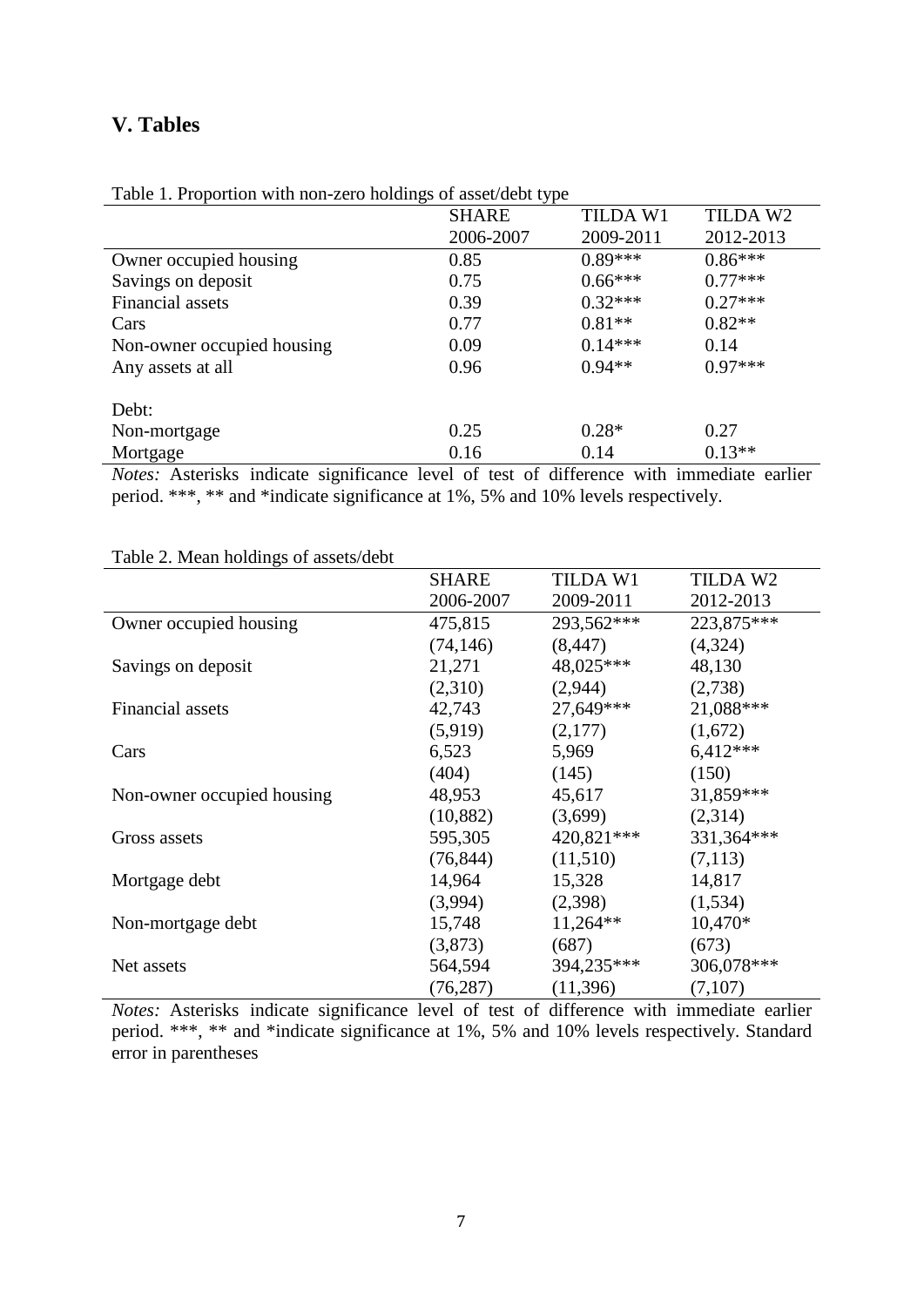|        | <b>SHARE</b> | TILDA W1  | TILDA W2  |
|--------|--------------|-----------|-----------|
|        | 2006-2007    | 2009-2011 | 2012-2013 |
| Mean   | 82,055       | 36,840*** | 36,996    |
|        | (5106)       | (734)     | (457)     |
| Median | 30,000       | 30,000    | 30,000    |
|        | (1201)       | (301)     | (355)     |

#### Table 3. Annual net household income

*Notes:* Asterisks indicate significance level of test of difference with immediate earlier period. \*\*\*, \*\* and \*indicate significance at 1%, 5% and 10% levels respectively. Standard error in parentheses.

| raone +. Expectations and quality of fire |              |              |                |
|-------------------------------------------|--------------|--------------|----------------|
|                                           | <b>SHARE</b> | <b>TILDA</b> | <b>TILDA</b>   |
|                                           | 2006-2007    | W1           | W <sub>2</sub> |
|                                           |              | 2009-2011    | 2012-2013      |
| Probability that standard of              |              |              |                |
| living better in five years time          |              |              |                |
| $0 - 25%$                                 | 0.20         | n/a          | $0.71***$      |
| 25-75%                                    | 0.53         | n/a          | $0.22***$      |
| 75-100%                                   | 0.27         | n/a          | $0.07***$      |
| Probability of working after 62/63        |              |              |                |
| $0 - 25%$                                 | 0.43         | 0.46         | n/a            |
| 25-75%                                    | 0.22         | $0.15***$    | n/a            |
| 75-100%                                   | 0.34         | $0.39*$      | n/a            |
| Mean CASP-12                              | 26.35        | 27.63***     | 26.84          |
| Shortage of money                         |              |              |                |
| prevents respondent from                  |              |              |                |
| doing the things they want to do          |              |              |                |
| Often                                     | 0.17         | 0.17         | 0.18           |
| Sometimes                                 | 0.26         | $0.36***$    | $0.35*$        |
| Rarely                                    | 0.28         | $0.24***$    | 0.23           |
| Never                                     | 0.29         | $0.23***$    | $0.22*$        |
| Self-rated health                         |              |              |                |
| Excellent                                 | 0.21         | $0.17***$    | $0.15***$      |
| Very good                                 | 0.30         | 0.30         | $0.33***$      |
| Good                                      | 0.28         | $0.32**$     | $0.34***$      |
| Fair                                      | 0.15         | 0.17         | $0.15***$      |
| Poor                                      | 0.06         | $0.04**$     | $0.03***$      |
| Current smoking                           | 0.17         | 0.17         | $0.16***$      |
| Married                                   | 0.66         | 0.68         | $0.67***$      |
| Cohabiting                                | 0.02         | $0.03*$      | 0.03           |
| Single                                    | 0.11         | 0.09         | 0.09           |

Table 4. Expectations and quality of life